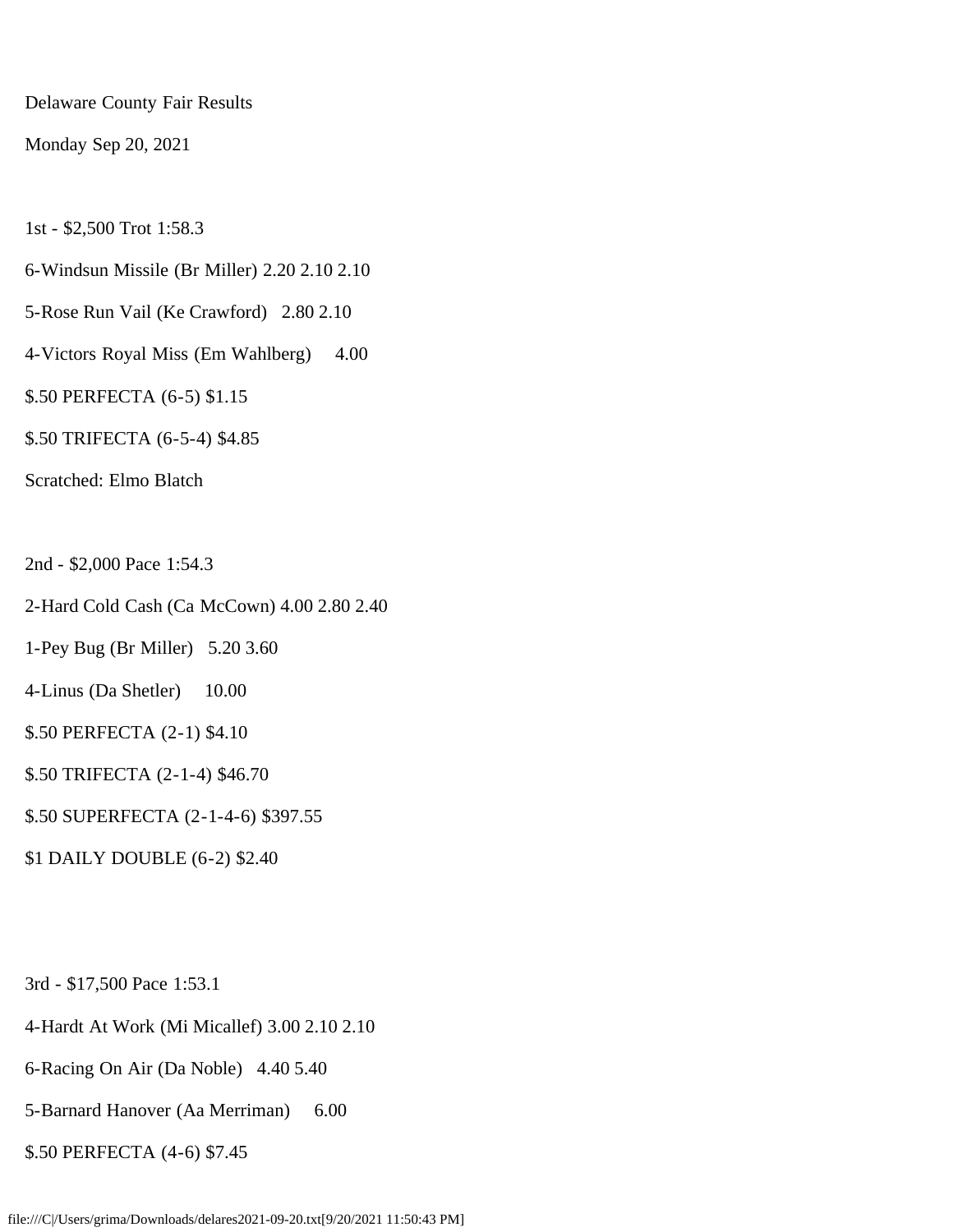# \$.50 TRIFECTA (4-6-5) \$49.10

#### \$.50 SUPERFECTA (4-6-5-3) \$120.75

4th - \$5,700 Trot 1:59.0

- 1-Tulsa Bell (Do Harmon) 7.80 3.60 2.20
- 6-Rose Run Why Not (Br Miller) 3.60 2.40
- 4-Forget The Past (Da Noble) 2.20
- \$.50 PERFECTA (1-6) \$6.50
- \$.50 TRIFECTA (1-6-4) \$15.10
- \$.50 SUPERFECTA (1-6-4-5) \$56.90

5th - \$17,500 Pace 1:50.4

- 1-King's Cruiser (Ty Smith) 4.00 2.10 2.10
- 4-Sir Charles Of Sky (Ch Page) 2.10 2.10
- 2-Imagine It (Ca McCown) 4.60
- \$.50 PERFECTA (1-4) \$1.10
- \$.50 TRIFECTA (1-4-2) \$3.50
- \$.50 SUPERFECTA (1-4-2-3) \$6.15
- \$.50 PICK 3 (4-1-1) \$6.55

6th - \$5,700 Trot 2:00.4

- 4-Wishful Mar (Ro Rowland) 34.60 13.40 5.40
- 7-My Jazz (Br Miller) 4.60 2.80
- 3-Game On Girls (Pi Henry) 3.60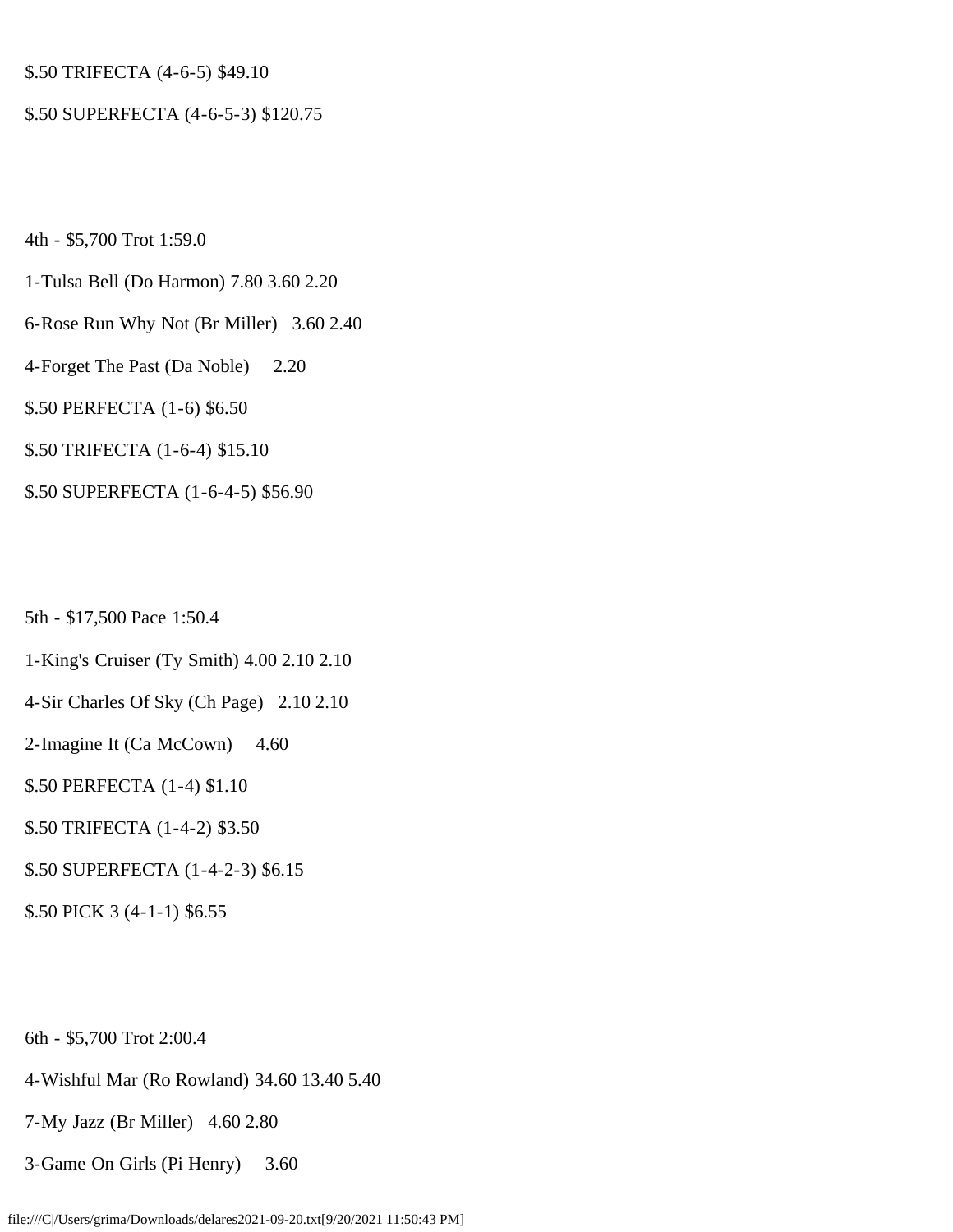\$.50 PERFECTA (4-7) \$36.25

# \$.50 TRIFECTA (4-7-3) \$141.60

\$.50 SUPERFECTA (4-7-3-5) \$280.25

7th - \$17,500 Pace 1:54.0

8-Fantasy Life (Ch Page) 4.60 2.40 2.20

5-Cruzinbytheseaside (Br Miller) 2.60 2.20

- 6-Odds On Vienna (Ro Wrenn Jr.) 3.00
- \$.50 PERFECTA (8-5) \$2.30
- \$.50 TRIFECTA (8-5-6) \$7.75
- \$.50 SUPERFECTA (8-5-6-3) \$25.85

8th - \$6,870 Trot 1:59.1

- 4-Crown Creation (Br Miller) 3.40 2.60 2.40
- 3-Mt Bella (Pi Henry) 4.80 4.00
- 2-Pinky Promise (Aa Merriman) 4.00
- \$.50 PERFECTA (4-3) \$3.20
- \$.50 TRIFECTA (4-3-2) \$13.00
- \$.50 SUPERFECTA (4-3-2-7) \$43.10

9th - \$17,500 Pace 1:54.0

- 4-Odds On Pick Six (Ro Wrenn Jr.) 3.20 2.10 2.10
- 2-Feelin Western (Ry Stahl) 2.40 2.10
- 5-Rockin Airway (Br Miller) 2.80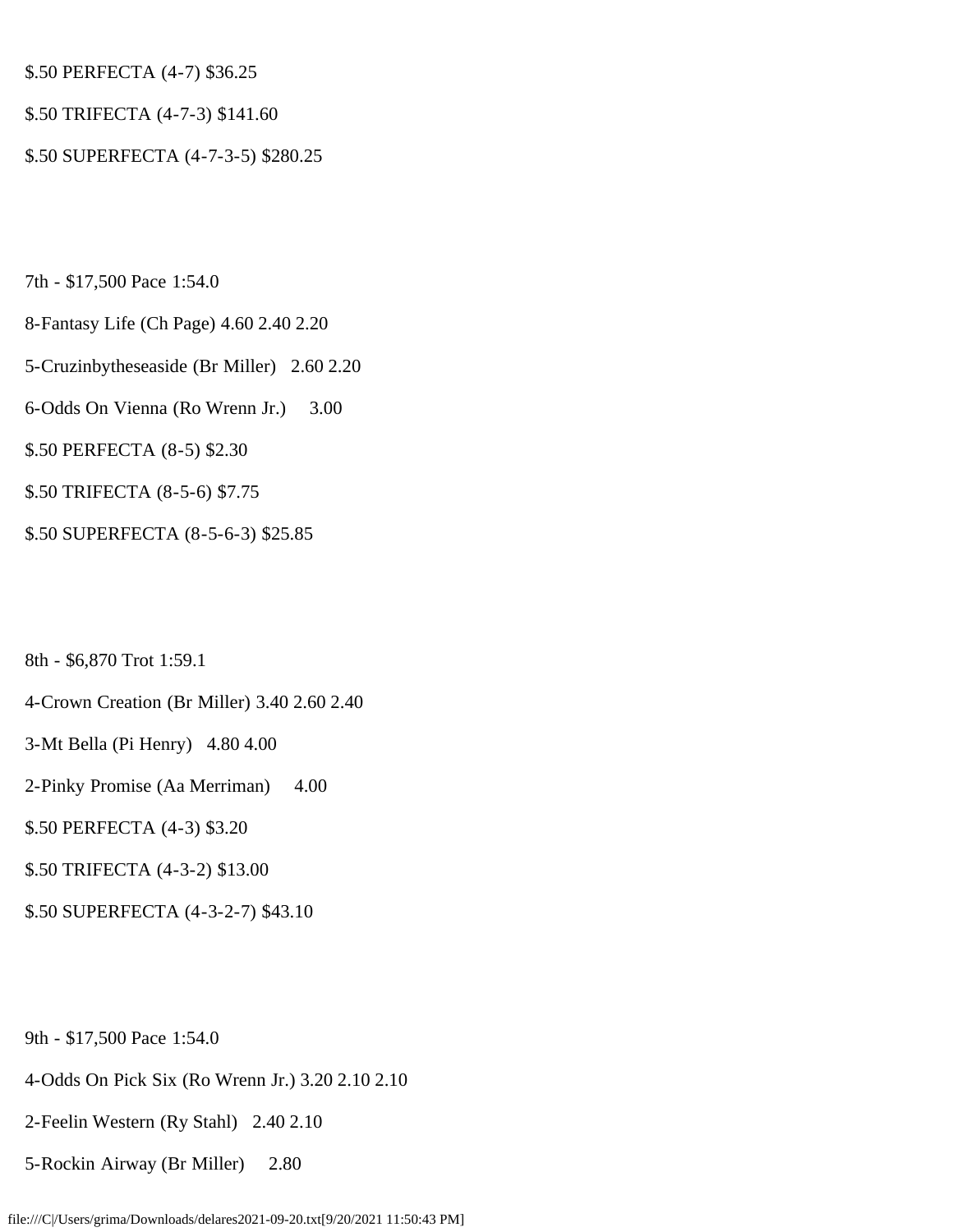# \$.50 PERFECTA (4-2) \$0.95

- \$.50 TRIFECTA (4-2-5) \$4.20
- \$.50 SUPERFECTA (4-2-5-3) \$6.55
- \$.50 PICK 4 (4-8-4-4,7) \$125.00
- Scratched: Letstrytowgleagain
- 10th \$17,500 Pace 1:52.3
- 1-Walknafter Midnite (Ty Smith) 3.00 2.10 2.10
- 2-Rose Run Walker (Ro Wrenn Jr.) 8.80 4.80
- 4-Fly Charley Fly (Mi Cushing) 4.00
- \$.50 PERFECTA (1-2) \$6.10
- \$.50 TRIFECTA (1-2-4) \$29.25
- \$.50 SUPERFECTA (1-2-4-7) \$133.50
- 11th \$91,267 Trot 1:55.0
- 1-Herculisa (Br Miller) 2.40 2.10 2.10
- 6-Celebrate With Me (Ch Page) 2.80 2.20
- 2-Designer Specs (Ry Stahl) 3.20
- \$.50 PERFECTA (1-6) \$1.50
- \$.50 TRIFECTA (1-6-2) \$5.15
- 12th \$17,500 Pace 1:54.0
- 3-Bittrsweetsymphony (Ty Smith) 2.40 2.20 2.10
- 1-Fear Abby (Jo Sutton) 12.00 7.80
- 5-Scylly Rock (Aa Merriman) 6.40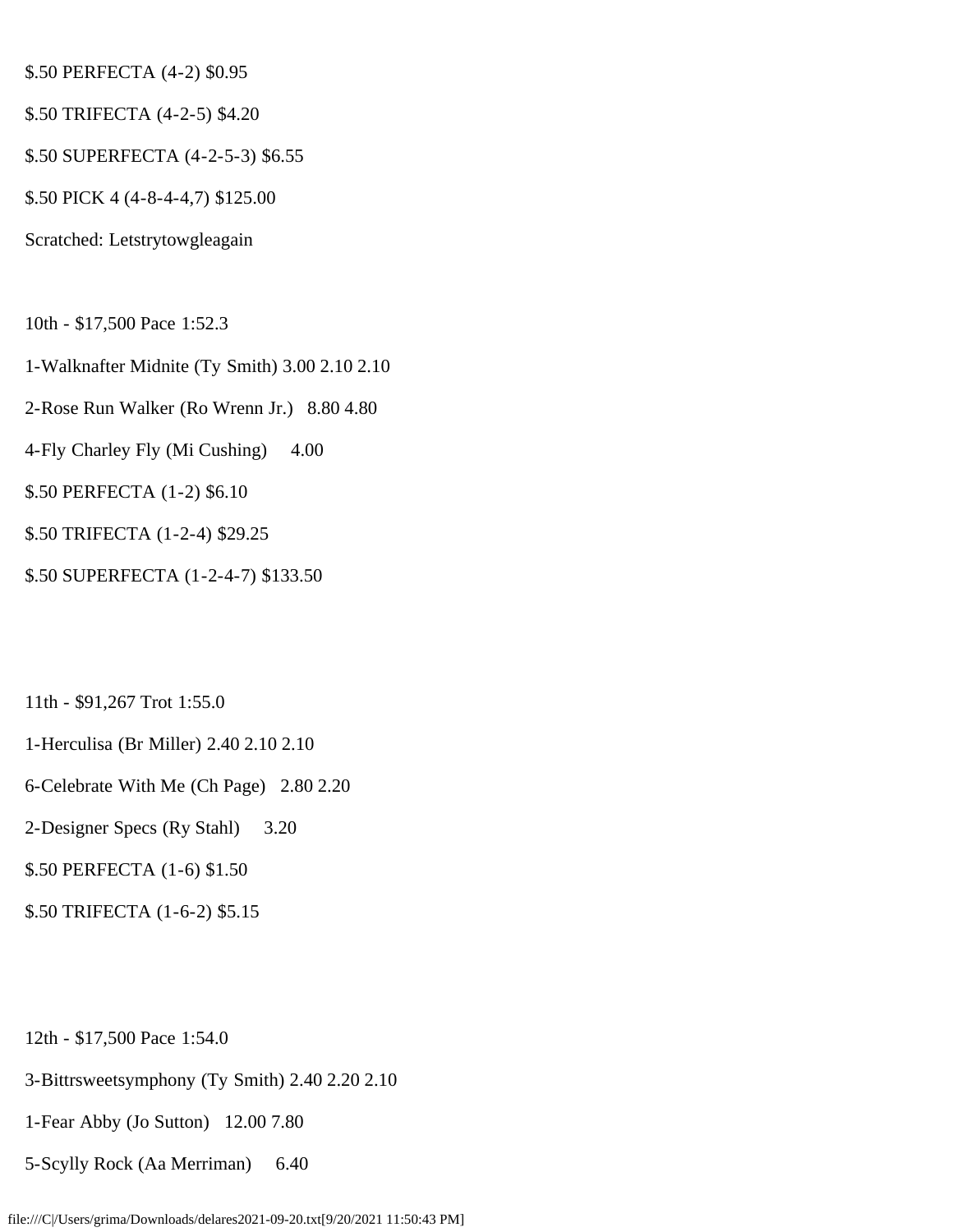# \$.50 PERFECTA (3-1) \$4.35

- \$.50 TRIFECTA (3-1-5) \$42.70
- \$.50 SUPERFECTA (3-1-5-6) \$233.60
- \$.50 PICK 3 (1-1-4) \$0.75
- \$.50 PICK 3 (1-1-3) \$1.25
- Scratched: Osceola Hanover
- 13th \$12,000 Trot 1:55.4
- 1-Workinitonbroadway (Br Miller) 3.20 2.20 2.10
- 2-Team Jesse (Ch Page) 5.80 4.60
- 6-Bold Strategy (Ka Kauffman) 5.20
- \$.50 PERFECTA (1-2) \$2.55
- \$.50 TRIFECTA (1-2-6) \$13.65
- \$.20 SUPER HIGH 5 (1-2-6-4-7) \$408.30
- 14th \$17,500 Pace 1:55.0
- 4-Bowery (Mi Cushing) 26.40 10.00 5.60
- 8-Fear The Queen (Ty Smith) 27.40 10.00
- 3-Myells Real Terror (Da Noble) 5.20
- \$.50 PERFECTA (4-8) \$191.85
- \$.50 TRIFECTA (4-8-3) \$1,072.75
- \$.50 SUPERFECTA (4-ALL-ALL-ALL) \$1.55

15th - \$17,500 Pace 1:55.2

2-Twenty (Ch Page) 5.20 2.40 2.20